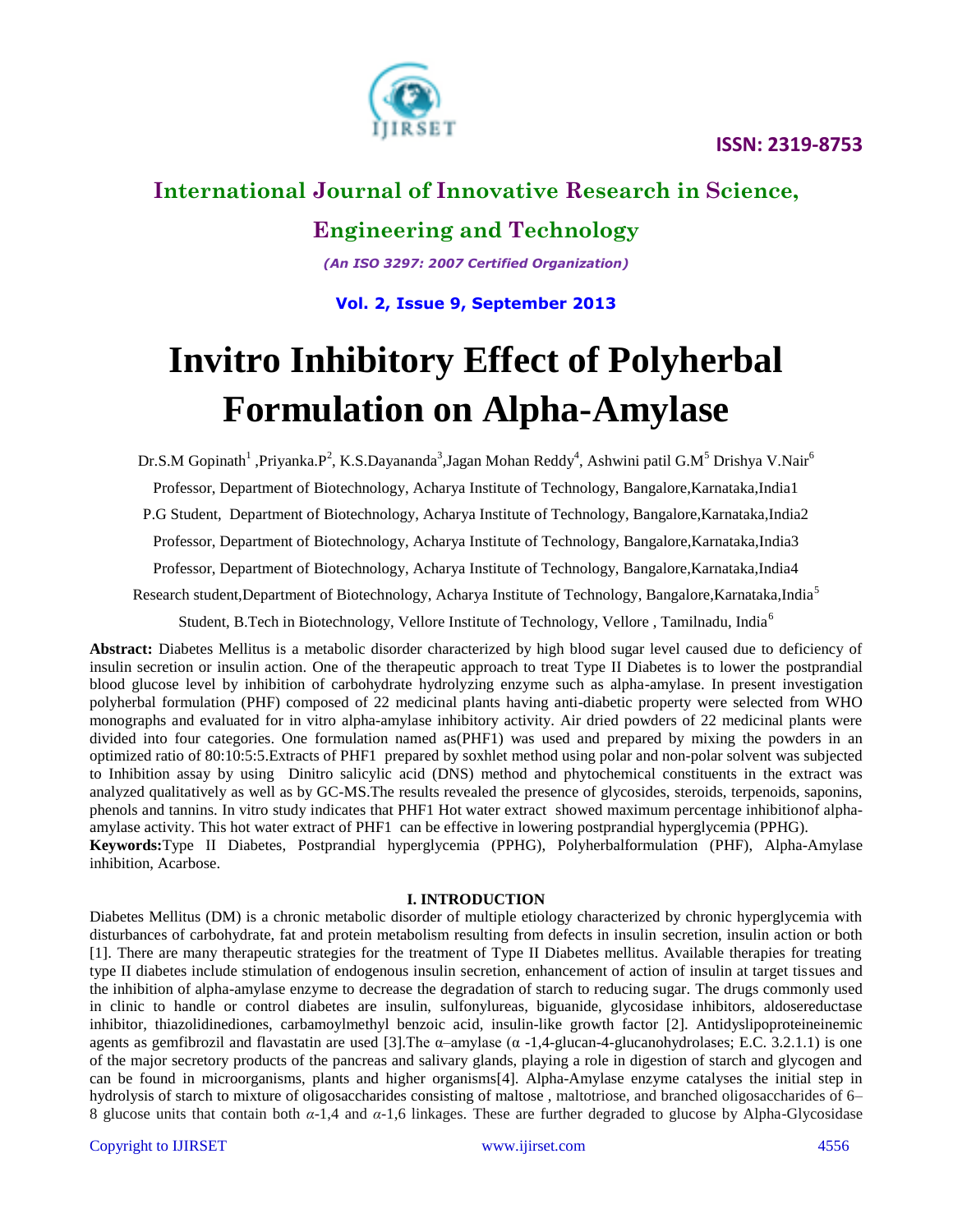

# **International Journal of Innovative Research in Science,**

## **Engineering and Technology**

*(An ISO 3297: 2007 Certified Organization)*

### **Vol. 2, Issue 9, September 2013**

which on absorption enters bloodstream. Rapid degradation of starch by Alpha-Amylase enzyme leads to elevated postprandial hyperglycemia (PPHG). Thus decreasing the degradation of starch to reducing sugar by inhibition of Alpha-Amylase enzyme plays a key role in control of diabetes.Inhibitors of pancreatic Alpha-Amylase prevent starch breakdown and absorption there by lowering post prandial glucose levels and also weight loss in humans [5, 6].Acarbose and miglitol which inhibit Alpha-Amylase and Alpha-Glucosidase are currently in clinical use. These synthetic drugs not only lower glucose level but also induce side effects and fail to treat diabetic complications. The main side effects of these synthetic drugs are abdotension, bloating, flatulence and diarrhea [7]. It has been suggested that such adverse effects might be caused by excessive inhibition of pancreatic Alpha-Amylase resulting in the abnormal bacterial fermentation of undigested carbohydrates in the colon [8].Therefore herbal medicines are gaining more importance in the treatment of diabetes as they are free from side effects and also less expensive when compared with synthetic drugs [9]. In India Ayurveda and other Indian traditional medicines have used plants for treatment of many diseases. Ethnobotanical studies of traditional herbal remedies used to treat diabetes have identified more than 1,200 species of plants with hypoglycemic property [10]. WHO (World Health Organization) has recommended the evaluation and medicinal properties of plants effective in such systems [11]. Screening natural sources such as medicinal plants can lead to potent and specific inhibitors for Alpha-Amylase therefore natural Alpha-Amylase inhibitors from the dietary plants can be used as effective therapy for post prandial hyperglycemia [12].Number of medicinal plants and their formulations are used for treating Diabetes in the traditional Indian Ayurvedic system. Major formulations used in Ayurveda are based on herbs used as decoctions, infusion, tinctures and powders. Drug formulation in Ayurveda is based on two principles: (a). Use as single drug, and (b). Use of more than two drugs. When two or more herbs are used in formulation they areknown as polyherbal formulation. It is evident that there are many herbal formulations of varying potency since these preparations act by different mechanism.Thus selected medicinal plants were subjected to solvent extraction and the resulting extracts were evaluated for their porcine pancreatic Alpha- Amylase inhibitory potential, screened for the presence of amylase inhibitors under invitro conditions by performing GC-MS and the extracts were subjected to phytochemical analysis in order to identify the probable inhibitory phytoconstituents.

### **II. MATERIAL AND METHODS**

Chemicals such as soluble starch, isopropanol, methyl-butyl-tertiary ether, petroleum ether, chloroform, and ethanol were of Analytical grade.PPA (Porcine pancreatic alpha amylase), starch and Acarbose was purchased from Sigma Aldrich USA.

### **Plant material**

Anti-diabetic medicinal plants that are used were selected from WHO monographs. Powders used are of high quality and proved to have anti-diabetic property. Out of twenty two medicinal plant powders fifteen powders were purchased from nearby local market and remaining seven medicinal plant material (fenugreek, Tinospora cardio folia, curry leaves, stevia, onion, garlic and ginger) were air dried for 25 days after complete drying each plant material were finely crushed, powdered and stored in brown bottle. Plant material used are shown in table 1.

| Plant species             | Family         | Part used |
|---------------------------|----------------|-----------|
| Syzygium cumini           | Myrtaceae      | Seed      |
| Phyllanthus emblica       | Phyllanthaceae | Seed      |
| Trigonella Foenum-graceum | Fabaceae.      | Seed      |
| Momordica charantia       | Cucurbitaceae  | Seed      |

| Table1: Plant material used for the study |  |  |  |
|-------------------------------------------|--|--|--|
|-------------------------------------------|--|--|--|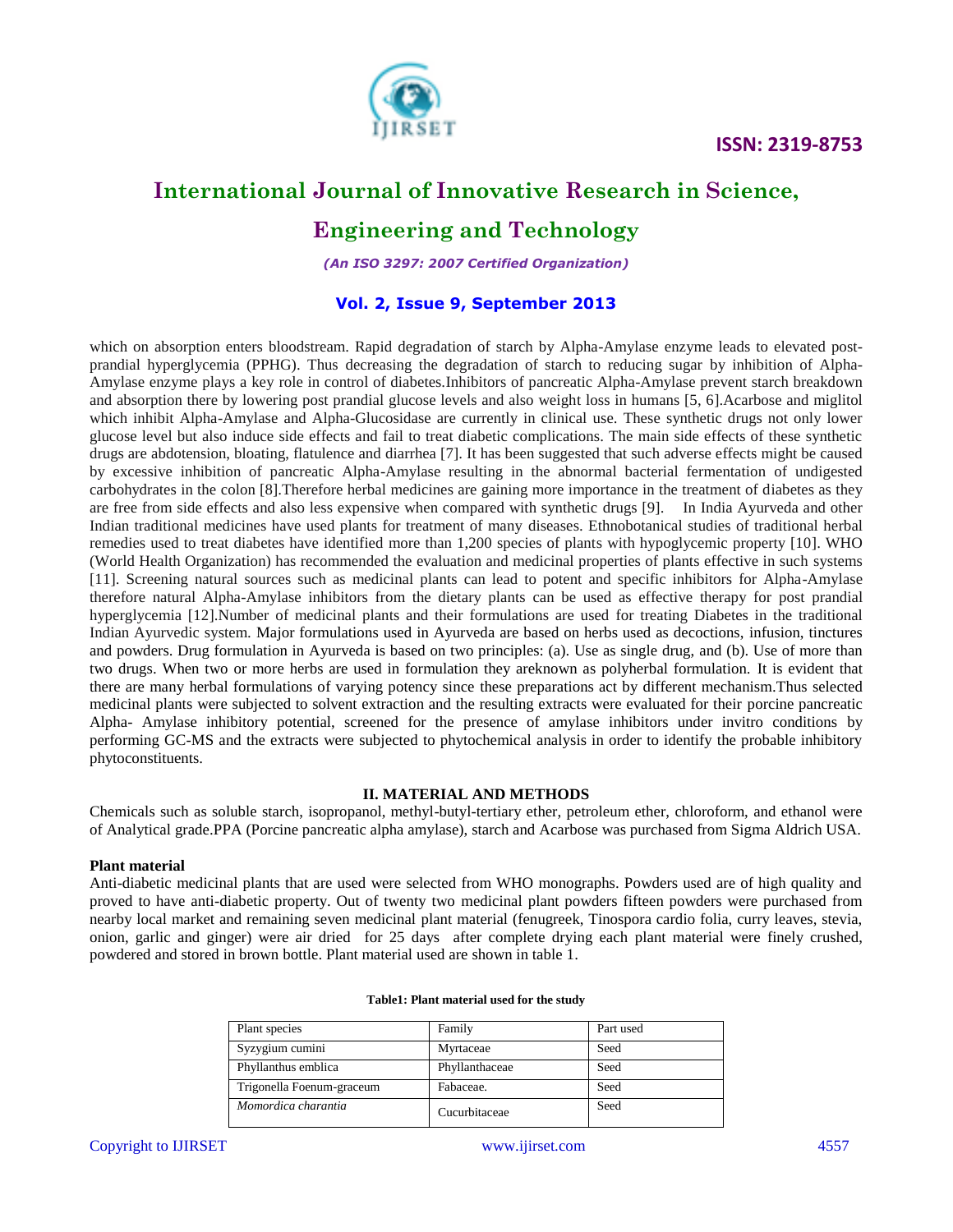

# **Engineering and Technology**

*(An ISO 3297: 2007 Certified Organization)*

### **Vol. 2, Issue 9, September 2013**

| Gymnema sylvestre     | Asclepiadaceae | Leaves   |
|-----------------------|----------------|----------|
| Tinospora cordifolia  | Menispermaceae | Leaves   |
| Murraya koenigii      | Rutaceae       | Leaves   |
| Azadirachta indica    | Meliaceae      | Leaves   |
| Moringa oleifera      | Moringaceae    | Seed     |
| Stevia                | Asteraceae     | Leaves   |
| Curcuma longa         | Zingiberaceae  | Rhizomes |
| Ocimum tenuiflorum    | Lamiaceae      | Leaves   |
| Piper nigrum          | Piperaceae     | Seeds    |
| Withania somnifera    | Solanaceae     | Root     |
| Cuminum cyminum       | Apiaceae       | Seeds    |
| Coriandrum sativum    | Apiaceae       | Seeds    |
| YAM                   | Dioscoreaceae  | Tuber    |
| Macrotyloma uniflorum | Fabaceae       | Seeds    |
| Glycine max           | Fabaceae       | Beans    |
| Allium cepa           | Amaryllidaceae | Bulb     |
| Allium sativum        | Amaryllidaceae | Rhizome  |
| Zingiber officinale   | Zingiberaceae  | Rhizome  |

### **Preparation of polyherbal formulation**

Medicinal Powders were first divided into four categories as powders having major antidiabetic property, medium antidiabetic, hepatoprotective and anticholesteremic property. One polyherbal formulations (PHF1 ) was used and prepared by mixing the powders of above said categories in the ratio 80:10:5:5.Details of formulation is given in Table 2 . Air dried plant material was crushed, powdered and bioactive compounds from powders were extracted using soxhlet apparatus with polar and non polar solvent. The solvent used were hot water, cold water, ethanol, isopropanol, petroleum ether, methylbutyl-tertiary ether and chloroform. Cold water extracts (PHF1) was obtained by adding distilled water to the crushed material in ratio 1:4 and kept in rotary shaker for 24h at 30 degree Celsius and at 130 rpm respectively. After 24 h it was filtered and the resulting extract was stored in refrigerator. Hot water extracts were obtained by soxhlet extraction were 400ml of distilled water to 100 grams of plant powders (PHF1 ) .Similarly bioactive compounds from medicinal powders were extracted using organic solvent in ratio 1:3 by soxhlet extraction. Crude extracts obtained were transferred to glass bottles and stored in refrigerator for further studies.

| Table2: Polynerbal formulation PHFT (60:10:5:5) |            |                  |              |  |  |  |
|-------------------------------------------------|------------|------------------|--------------|--|--|--|
| Major                                           | Medium     | Anti             | Anti-        |  |  |  |
| antidiabetic                                    | anti-      | Hepatoprotective | Hypertensive |  |  |  |
|                                                 | diabetic   |                  |              |  |  |  |
|                                                 |            |                  |              |  |  |  |
| Jambul                                          | Curry      | Turmeric         | Horse gram   |  |  |  |
|                                                 | leaves     |                  |              |  |  |  |
| Amla                                            | Neem       | Tulsi            | Soybean      |  |  |  |
| Fenugreek                                       | Drum stick | Pepper           | Onion        |  |  |  |
| Bitter guard                                    | Stevia     | Jeera            | Garlic       |  |  |  |

|  | Table2: Polyherbal formulation PHF1 (80:10:5:5) |  |
|--|-------------------------------------------------|--|
|  |                                                 |  |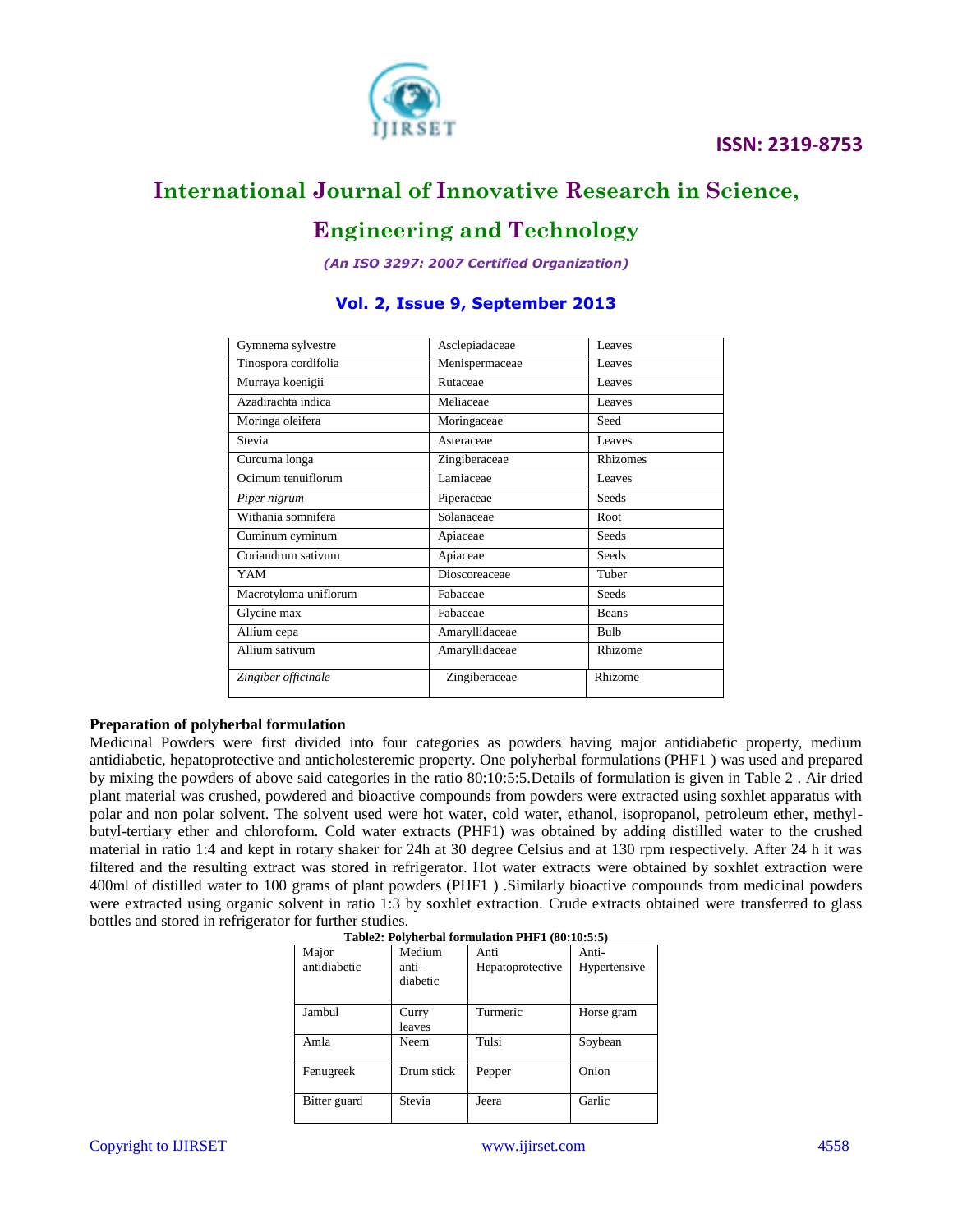

# **Engineering and Technology**

*(An ISO 3297: 2007 Certified Organization)*

### **Vol. 2, Issue 9, September 2013**

| Gymnema<br>sylvestre    | Dhania | Ginger      |
|-------------------------|--------|-------------|
| Tinospora<br>cordifolia |        | Ashwagandha |
|                         |        | YAM         |

### **Invitro Porcine Pancreatic Alpha-Amylase inhibition assay**

DNS (3, 5 Dinitrosalicylic acid) assay:The determination of α-Amylase inhibition was carried out by quantifying the reducing sugar (glucose equivalent) liberated under the assay condition. The enzyme inhibitory activity was expressed as decrease in units of glucose liberated [15]. Plant extract concentrations ranging from 10-100µg were incubated with 1ml of 1unit PPA Enzyme for 30minnutes at 37°C. After incubation 1ml of 1% buffered starch was added and the mixture was further incubated for 10minutes at room temperature. The reaction was stopped by adding 1ml DNS reagent and the contents were heated in boiling water bath for 5minutes. Blank was prepared without plant extract and enzyme which was replaced with equal quantity of 0.1M phosphate buffer. Control representing 100% enzyme activity without plant extract was also included. The absorbance was read at 540nm using UV Spectrophotometer. The reducing sugar released from starch was estimated as glucose equivalent from standard graph. Standard antidiabetic drug Acarbose was used as positive control.The antidiabetic property was determined through inhibition of alpha amylase which was expressed as percentage of inhibition and calculated by following equation:

### **% Inhibition = Absorbance of control – Absorbance of test/Absorbance of control \*100**

IC50 values of Acarbose and PHF1 extracts of different solvents were determined from plots of percentage inhibition versus concentration (µg/ml). IC50 value is defined as the concentration of extract required to inhibit 50% of PPA (Porcine Pancreatic Alpha-Amylase) activity.

### **Qualitative phytochemical analysis:**

Extracts were tested for the presence of alkaloids, tannins, flavonoids, polyphenols, saponins etc using standard procedures. [16]. 1:10 dilution of extracts was prepared and then subjected to phytochemical screening.

### **GC-MS Analysis**:

PHF1 Hot water extract which showed maximum inhibition (88.23%) on PPA activity was subjected to GCMS equipped with Rtx-5 capillary column (30m x 0.25mm ID). Helium was the carrier gas with flow rate of 1ml/min, the injector mode – split ratio 5.0, the injection volume 1µl, the temperature program used is as follows: 150°C then increased to 300°C held at 300ºC for 15.00 min. The identification of components was based on the comparison of their mass spectra with those of NIST-WILEY Library.

### **III.RESULTS**

Copyright to IJIRSET [www.ijirset.com](http://www.ijirset.com/) 4559 In the present study Polyherbal formulation(PHF1 ) extracts of seven different organic solvents exhibited significant reduction in alpha-amylase activity. Acarbose standard antidiabetic drug which was used as positive control at concentrations 10-100µg/ml showed PPA inhibitory activity from 18.75% to 58.60% with an IC50 value of 83.34µg/ml [Table 4, figure1].PHF1 hot water extract at concentration10-100µg/ml showed maximum inhibitory effects on Alpha-Amylase activity from 23.5% to 88.23% with an IC50 value of 40µg/ml and 28µg/ml respectively [Table5, figure 2]. PHF1 Ethanolic, cold water, Isopropanol, Petroleum ether, Chloroform and Methyl tertiary butyl ether extracts at concentrations 10-100µg/ml showed moderate inhibitory effects on Alpha-Amylase activity from 17.6% to 70%, 26.4% to 61.76%, 29.4% to 55.8%, 41.17% to 57.9%, 18.2% to 52.9% and 11.7% to 40% respectively with an IC50 value of 72µg/ml,70µg/ml,74µg/ml,60µg/ml,90µg/ml and 96µg/ml[Table 6, figure 4 to 9]. Qualitative phytochemical screening revealed presence of Glycosides, steroids, Triterpenoids, phenols, tannins and saponins [Table 8]. Results pertaining to GC-MS analysis are given in [Table 9].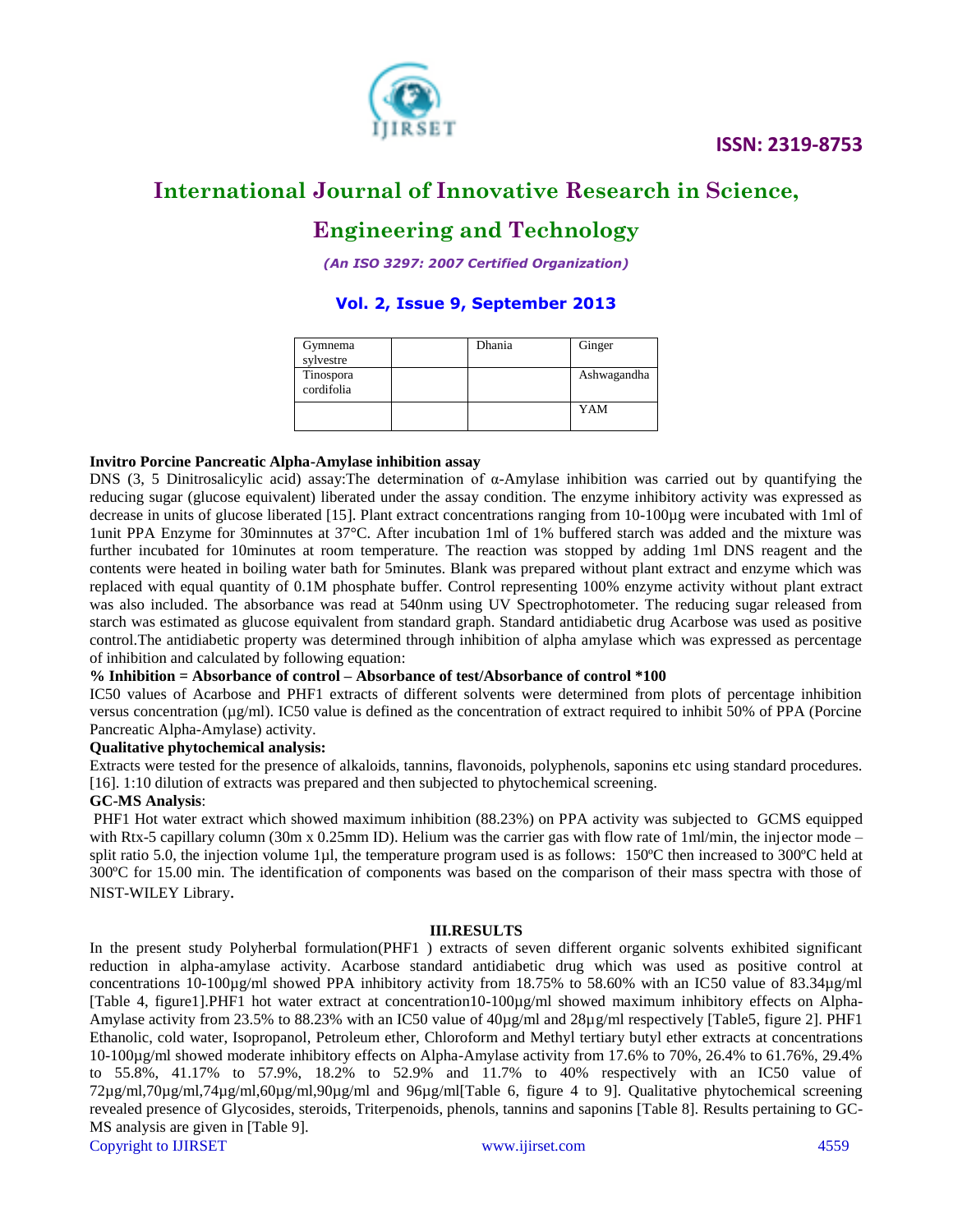

# **Engineering and Technology**

*(An ISO 3297: 2007 Certified Organization)*

### **Vol. 2, Issue 9, September 2013**

**Table 4: IC50 Values of Acarbose on Alpha-Amylase inhibition**

| Standard drug |                           | % Inhibition | IC50 Value      |
|---------------|---------------------------|--------------|-----------------|
|               | $Concentration(\mu g/ml)$ |              |                 |
|               | 10                        | 18.75        | $83.33\mu$ g/ml |
|               | 20                        | 22.41        |                 |
| Acarbose      | 40                        | 29.73        |                 |
|               | 60                        | 38.74        |                 |
|               | 80                        | 48.27        |                 |
|               | 100                       | 58.60        |                 |



**Figure 1: Acarbose percentage inhibition graph**

| Table 5: PHF1 showing maximum inhibitory effects on alpha-amylase activity |           |                           |               |              |  |  |  |
|----------------------------------------------------------------------------|-----------|---------------------------|---------------|--------------|--|--|--|
| Polyherbal                                                                 | Extract   | $Concentration(\mu g/ml)$ | $\frac{0}{0}$ | IC50 Value   |  |  |  |
| formulation                                                                |           |                           | Inhibition    |              |  |  |  |
| PHF1                                                                       | Hot water | 10                        | 23.5          | $40\mu$ g/ml |  |  |  |
|                                                                            |           | 20                        | 41.1          |              |  |  |  |
|                                                                            |           | 40                        | 50            |              |  |  |  |
|                                                                            |           | 60                        | 61.7          |              |  |  |  |
|                                                                            |           | 80                        | 73.5          |              |  |  |  |
|                                                                            |           | 100                       | 88.23         |              |  |  |  |



**Table 6: PHF 1 showing moderate inhibitory effects on alpha-amylase activity**

| Polyherbal  | Extract | $Concentration(\mu g/ml)$ | % Inhibition | IC50 Value   |  |  |
|-------------|---------|---------------------------|--------------|--------------|--|--|
| formulation |         |                           |              |              |  |  |
| PHF1        | Ethanol | 10                        | 17.6         | $72\mu$ g/ml |  |  |
|             |         | 20                        | 26           |              |  |  |
|             |         | 40                        | 32.3         |              |  |  |

Copyright to IJIRSET [www.ijirset.com](http://www.ijirset.com/) 4560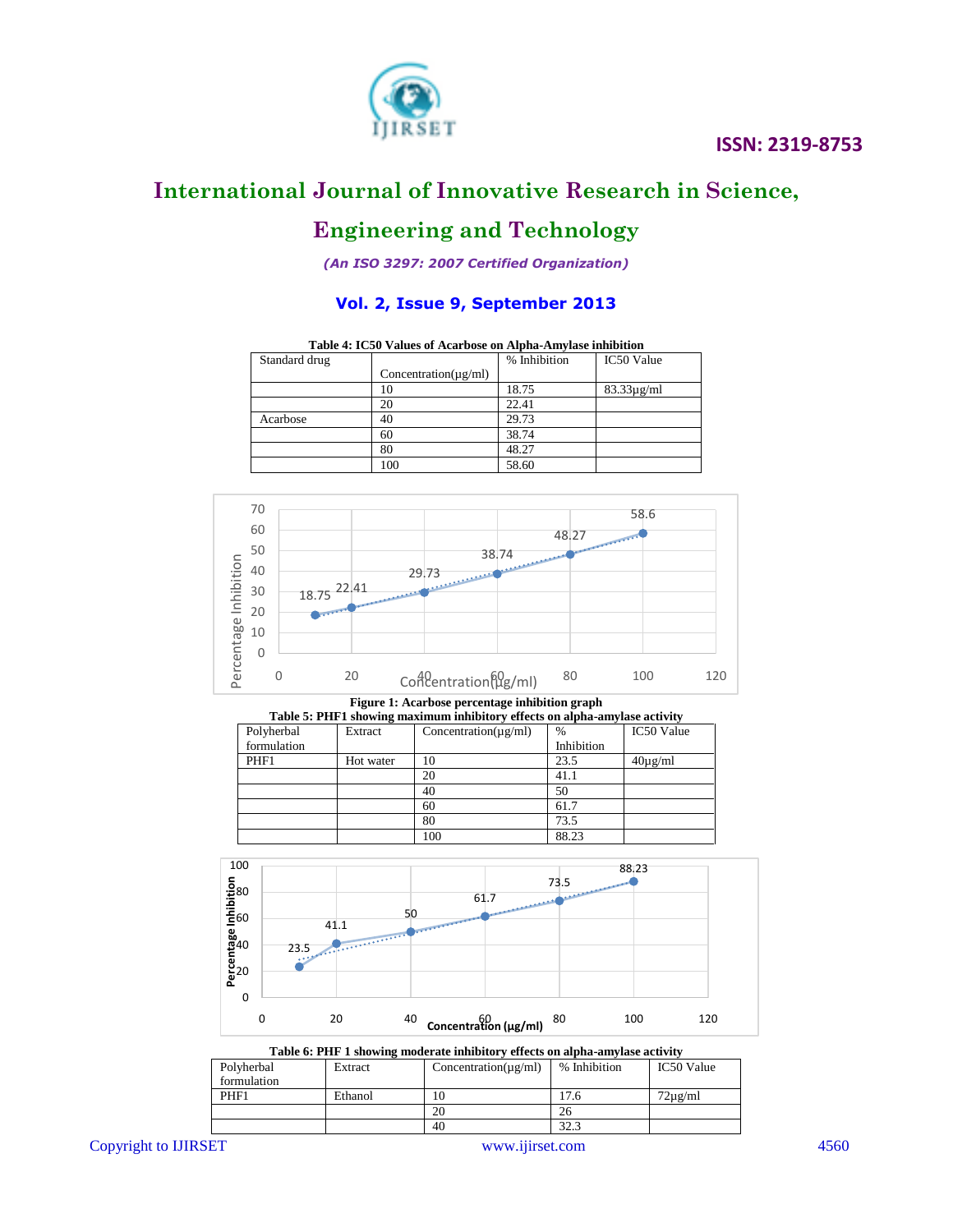

# **Engineering and Technology**

*(An ISO 3297: 2007 Certified Organization)*

### **Vol. 2, Issue 9, September 2013**

|      |                 | 60  | 41    |                       |
|------|-----------------|-----|-------|-----------------------|
|      |                 | 80  | 61    |                       |
|      |                 | 100 | 70    |                       |
| PHF1 | Cold water      | 10  | 26.4  | $\overline{70}$ µg/ml |
|      |                 | 20  | 35.2  |                       |
|      |                 | 40  | 38.2  |                       |
|      |                 | 60  | 44.1  |                       |
|      |                 | 80  | 50.1  |                       |
|      |                 | 100 | 61.76 |                       |
| PHF1 | Isopropanol     | 10  | 29.4  | $74\mu g/ml$          |
|      |                 | 20  | 35.2  |                       |
|      |                 | 40  | 41.1  |                       |
|      |                 | 60  | 47    |                       |
|      |                 | 80  | 52.9  |                       |
|      |                 | 100 | 55.8  |                       |
| PHF1 | Petroleum ether | 10  | 41.17 | $60\mu g/ml$          |
|      |                 | 20  | 42.9  |                       |
|      |                 | 40  | 47.05 |                       |
|      |                 | 60  | 49.4  |                       |
|      |                 | 80  | 52.9  |                       |
|      |                 | 100 | 57.9  |                       |
| PHF1 | Chloroform      | 10  | 18.2  | $90\mu g/ml$          |
|      |                 | 20  | 26.4  |                       |
|      |                 | 40  | 29.4  |                       |
|      |                 | 60  | 38.2  |                       |
|      |                 | 80  | 44.1  |                       |
|      |                 | 100 | 52.9  |                       |
| PHF1 | Methyl tertiary | 10  | 11.7  | 96µg/ml               |
|      | Butyl ether     |     |       |                       |
|      |                 | 20  | 17.6  |                       |
|      |                 | 40  | 26.4  |                       |
|      |                 | 60  | 32.3  |                       |
|      |                 | 80  | 34.1  |                       |
|      |                 | 100 | 40    |                       |
|      |                 |     |       |                       |



**Figure 4: PHF1 Ethanol extract percentage inhibition graph**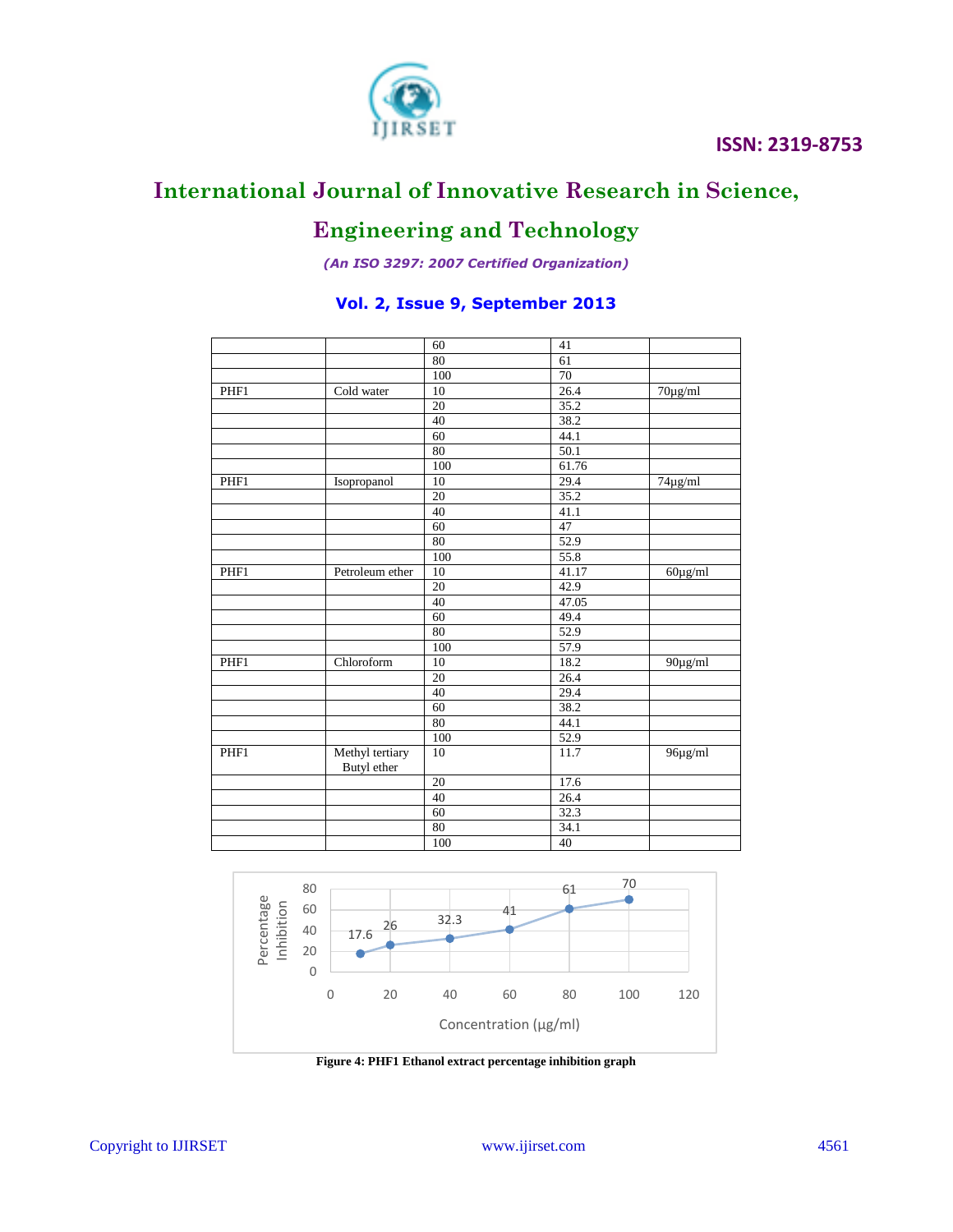

# **Engineering and Technology**

*(An ISO 3297: 2007 Certified Organization)*

### **Vol. 2, Issue 9, September 2013**



**Figure 5: PHF1 Cold water extract percentage inhibition graph**



**Figure 6: PHF1 Isopropanol extract percentage inhibition graph**



**Figure 7: PHF1 Petroleum ether extract percentage inhibition graph**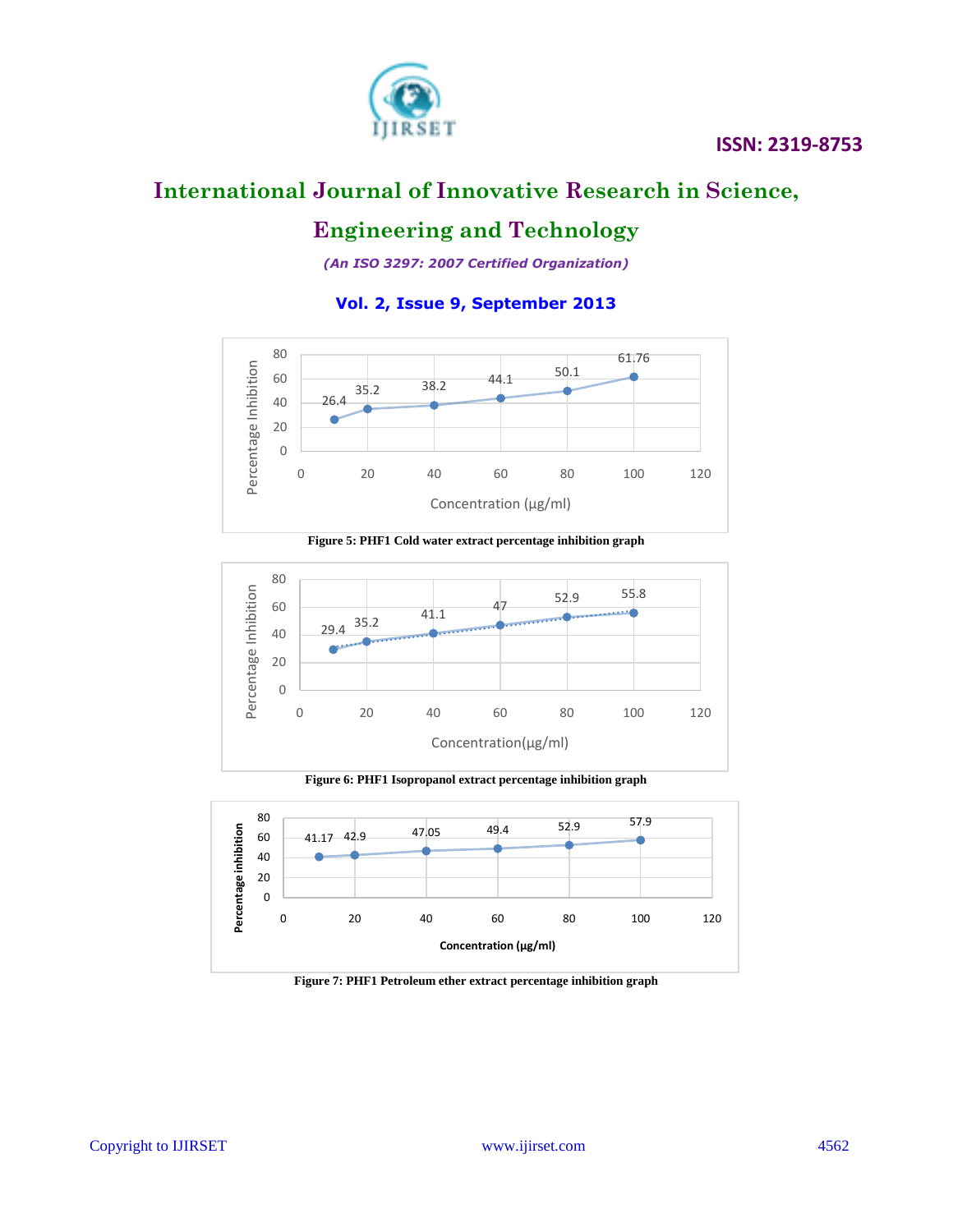

# **Engineering and Technology**

*(An ISO 3297: 2007 Certified Organization)*

### **Vol. 2, Issue 9, September 2013**



**Figure 8: PHF1 Chloroform extract percentage inhibition graph**



**Figure 9: PHF1 Methyl tertiary butyl ether percentage inhibition graph**

| Test            | Ethanol<br>extract | Hot water<br>extract | Cold<br>water<br>extract | Isopropanol<br>extract | Chloroform<br>extract | Petroleum<br>ether extract | tertiary<br>Methyl<br>ether<br>butyl<br>extract |
|-----------------|--------------------|----------------------|--------------------------|------------------------|-----------------------|----------------------------|-------------------------------------------------|
| Carbohydrate    | $+$                | $^{+}$               | $^+$                     | $^{+}$                 | $^{+}$                | $^{+}$                     | $^{+}$                                          |
| Glycosides      | ۰                  | $^{+}$               | $^{+}$                   | $+$                    | $^{+}$                | $+$                        | $^{+}$                                          |
| Alkaloids       | ۰                  | $^{+}$               | ۰                        | ۰                      | ۰                     | ۰                          | ۰                                               |
| <b>Steroids</b> | ۰                  | ۰                    | $+$                      | $+$                    | $+$                   | $+$                        | $^{+}$                                          |
| Triterpenoids   | $+$                | $^{+}$               |                          | ۰                      | ۰                     | ۰                          | ۰                                               |
| Flavonoid       |                    | ۰                    | ۰                        | ۰                      | ۰                     | ۰                          | ۰                                               |
| Phenol          | $^{+}$             | $^{+}$               | $^{+}$                   | $^{+}$                 | $+$                   | $^{+}$                     | $^{+}$                                          |
| Tannins         | $+(G)$             | $+(G)$               | ۰                        | ۰                      | ۰                     | ۰                          | ۰                                               |
| Saponins        | $^{+}$             | ۰                    | ۰                        | ۰                      | ۰                     | ۰                          | $^{+}$                                          |

**Table 8: Results of Qualitative phytochemical analysis of PHF1**

EOH-

Ethanol extract, HW- Hot water, CW-Cold water, PE-Petroleum ether MBTE- Methyl butyl tertiary ether

G- Indicates green colour

+ Indicates presence

- Indicates absence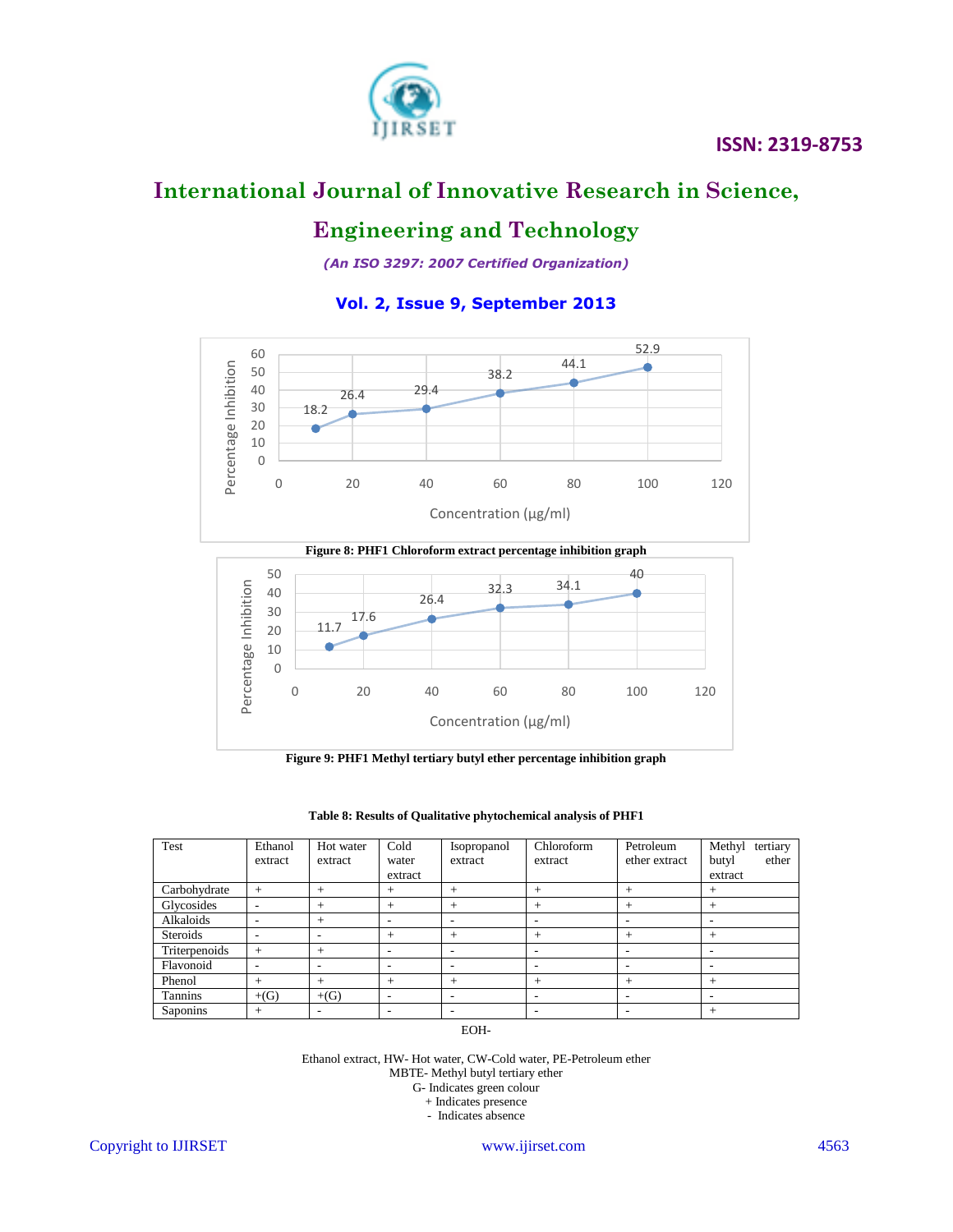

# **Engineering and Technology**

*(An ISO 3297: 2007 Certified Organization)*

### **Vol. 2, Issue 9, September 2013**

|                  |                  | Table 2. Compounds detected in THET Hot water extract   |                                   |                  |            |
|------------------|------------------|---------------------------------------------------------|-----------------------------------|------------------|------------|
| Sl no            | <b>Retention</b> | <b>Name of Compound</b>                                 | Molecular formula                 | Molecular weight | Peak area% |
|                  | time             |                                                         |                                   |                  |            |
| 1.               | 2.494            | 2-Furancarboxaldehyde,<br>$5 -$                         | C6H6O3                            | 126              | 3.66       |
|                  |                  | hydroxymethyl                                           |                                   |                  |            |
| 2.               | 3.538            | 1.2.3-Benzenetriol                                      | C6H6O3                            | 126              | 1.79       |
| $\overline{3}$ . | 4.628            | d-Gluco-heptulosan                                      | C7H14O7                           | 210              | 3.76       |
| 4.               | 7.085            | Ar-tumerone                                             | C15H20O                           | 216              | 0.91       |
| 5.               | 11.887           | Hexadecanoic acid                                       | C16H32O2                          | 256              | 8.23       |
| 6.               | 14.518           | Phytol                                                  | C <sub>20</sub> H <sub>40</sub> O | 296              | 1.03       |
| 7.               | 15.097           | 9.12-Octadecadienoic<br>$\overline{\text{acid}}(Z,Z)$ - | C18H32O2                          | 280              | 51.86      |
|                  |                  | Linoleinic acid                                         |                                   |                  |            |
| 8.               | 15.416           | Octadecanoic acid                                       | C18H36O2                          | 284              | 11.36      |
| 9.               | 17.683           | Cis-6-Shogaol                                           | C17H24O3                          | 276              | 0.59       |
| 10.              | 17.764           | Ethyl linoleolate                                       | C20H36O2                          | 308              | 1.03       |
| 11.              | 20.326           | 1H-Benzocyclohepten-7-                                  | C15H26O                           | 222              | 1.23       |
|                  |                  | ol, 2, 3, 4, 4a, 5, 6, 7, 8-octahydro-                  |                                   |                  |            |
|                  |                  | 1,1,4a,7-tetramethyl                                    |                                   |                  |            |
| 12.              | 23.764           | E,E,Z-1,3,12-Nonadecatriene-5,14-                       | C19H34O2                          | 294              | 1.91       |
|                  |                  | diol                                                    |                                   |                  |            |
| 13.              | 25.681           | 2,6,10,14,18,22-                                        | C30H50                            | 410              | 1.87       |
|                  |                  | Tetracosahexaene, 2, 6, 10, 15, 19, 23-                 |                                   |                  |            |
|                  |                  | hexamethyl                                              |                                   |                  |            |
| 14.              | 26.965           | Piperidine, 1-[5-(1,3-benzodioxol-5-                    | C17H19NO3                         | 285              | 2.11       |
|                  |                  | yl)-1-oxo-2,4-pentadienyl]                              |                                   |                  |            |
|                  |                  |                                                         |                                   |                  |            |
| 15.              | 29.268           | 1-Eicosanol, n-Eicosanol                                | C20H42O                           | 298              | 1.36       |
| 16.              | 29.856           | Alpha-Tocopherol-beta-D-                                | C35H60O7                          | 592              | 0.63       |
|                  |                  | mannoside                                               |                                   |                  |            |
| 17.              | 31.729           | Stigmasterol                                            | C29H48O                           | 412              | 1.50       |
| 18.              | 32.642           | Gamma-Sitosterol                                        | C29H50O                           | 414              | 4.05       |
| 19.              | 34.141           | Lupeol                                                  | C30H50O                           | 426              | 1.11       |

**Table 9: Compounds detected in PHF1 Hot water extract**

### **IV.DISCUSSION**

Copyright to IJIRSET [www.ijirset.com](http://www.ijirset.com/) 4564 In this study PHF1 was evaluated for their respective alpha-amylase inhibitory activity. The result indicates that PHF1 hot water extract showed maximum inhibitory effect on Alpha-Amylase with an IC50 value 40µg/ml and 28µg/ml which is less than Acarbose suggesting that PHF1 Hot water extract could be a promising lead extract. This is due the presence of phytochemicals that acts as potential alpha-amylase inhibitors such as Glycosides, steroids, phenols, triterpenoids etc.To analyze which phytochemical compound in PHF1 Hot water extract was responsible to inhibit the enzyme alpha-amylase, sample was subjected to GC-MS.It was noted that in PHF1 Hot water extract, 19 major compounds were detected which is shown in [Table 9].Thus due to existence of Hexadecanoic acid, 9,12-Octadecadienoic acid(Z,Z)-Linoleinic acid,lupeol,Phytol and other compounds PHF1 Hot water extract showed maximum inhibitory activity on Alpha-Amylase activity.It is well known that certain flavonoids and phytol exhibit hypoglycemic activity and is also known for their ability of beta-cell regeneration of pancreas [17, 18]. Sterols have also shown to decrease blood sugar in experimental animal models [19]. Thus the significant anti-diabetic effect of the extract may be due to the presence of flavonoids, Triterpene, steroids, palmitic acid ester etc.The activities of some phytochemicals with compound nature of flavonoids, palmitic acid (hexadecanoic acid ethyl ester and nhexadecanoic acid), unsaturated fatty acid and linolenic acid (docosatetranoic acid and octadecatrienoic acid) as antimicrobial, anti-inflammatory, antioxidant hypocholesterlemic, cancer preventive, hepatoprotective, antiarthritic, antihistimic, antieczimic and anticoronary [20]. Oral administrations of Grewiaum bellifera extract at 250mg and 500 mg / kg body wt for 28days showed decrease in fasting blood when compared with that of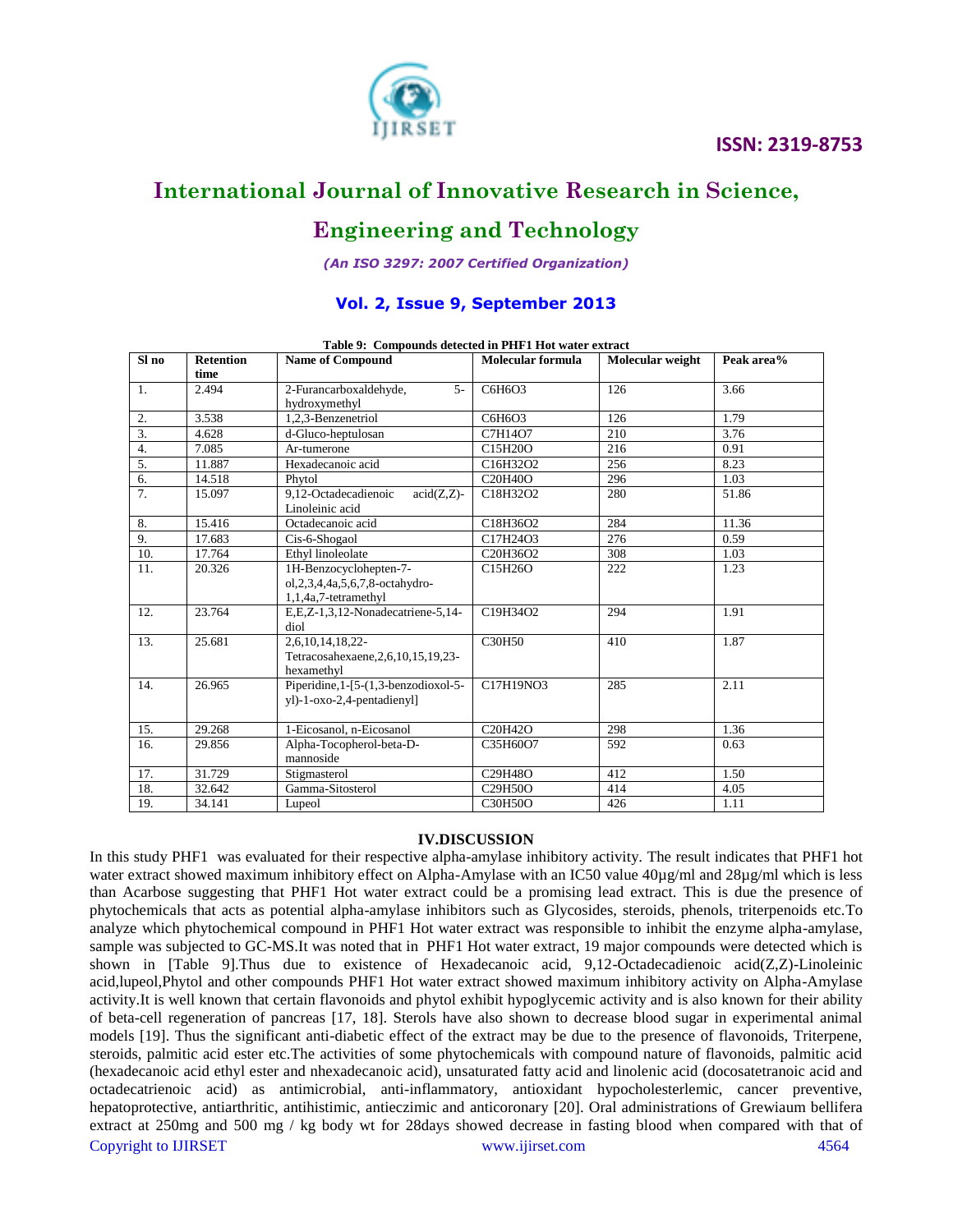

# **International Journal of Innovative Research in Science,**

## **Engineering and Technology**

*(An ISO 3297: 2007 Certified Organization)*

### **Vol. 2, Issue 9, September 2013**

standard drug Glibenclamide due to the presence of Triterpene, Asarone, Diterpene, linoleic acid ester, Flavonoid compound, Steroid compound which was analyzed in GC-MS [21]. Isopropanol extract of Ocimum tenuiflorum, Morus Alba and Linum usitatissimumshowed greater than 50% PPA inhibitory activity, potent alpha-amylase inhibitor responsible for this inhibition was identified by GC-MS analysis which indicated that Camphene in Ocimum tenuiflorum, Hexadeconoic acid and 9, 12-Octadecadienic acid in Morus Alba and 2-Cyclopentene-1-undecanoic acid in *Linum*  usitatissimum were the major compounds responsible for maximum inhibitory activity [22]. Syzygium aromaticum-derived oleanolic acid (OA) inhibits alpha-amylase and alpha-glycosidase enzyme with an IC50 value of 62.11µg/ml less when compared with IC50 value of Acarbose 80.25µg/ml, thereby decreasing the absorption of glucose across the small intestine [23]. Ethanolic extract of Allium sativum and Allium cepa has been reported for alpha-amylase inhibitory effects with an IC50 value of 17.95 and 16.36mg/ml [24]. Ethanol extract of Mangifera indica, Azadirachta indica and petroleum ether extract of Murraya koenigii showed maximum percentage inhibition on alpha-amylase activity with IC50 value of 37.86µg/ml, 62.99µg/ml and 59µg/ml [25]. Acalypha indica is used in Indian traditional medicinal system and it is reported that chloroform and hexane extracts to possess alpha-amylase activity [26].Omega-3-fatty acids have been found to be essential for normal growth and development and may play an important role in the prevention and treatment of coronary artery disease, hypertension, diabetes, and arthritis, other inflammatory and auto immune disorders and cancer [27].The present study indicates that hot water extracts of Polyherbal formulation(PHF1 ) composed of twenty medicinal plants can be useful in management of postprandial hyperglycemia because the hot water extract possess important bioactive compounds which acts as alpha-amylase inhibitors, thus lowering PPHG (Post prandial hyperglycemia) level in type II Diabetic patients.

### **V.CONCLUSION**

Indian Ayurvedic system from ancient times has used the medicinal plants to treat diabetes. PHF used in our study is composed of a plant which has hypoglycemic property; formulations were tested for anti-diabetic property by subjecting the extracts of PHF to Alpha-Amylase inhibition assays. One of the mechanism to control blood sugar level in typeII Diabetic patients is to lower the PPHG level. This can be targeted by reducing the activity of Alpha-Amylase enzyme which is responsible for conversion of starch to reducing sugar. Thus the Results obtained suggests that PHF1 Hot water extract is said to have more than five bioactive compounds which inhibits the activity of alpha-amylase enzymetherapy can be used as an Oral hypoglycemic agent to control PPHG level.

**Future Study**: Antioxidant property of PHF1 can be evaluated as well as in vivo studies need to be performed to confirm antidiabetic and antioxidant property of PHF.

#### **REFERENCES**

[1]. World Health Organization Consultation: Definition, diagnosis and classification of diabetes mellitus and its complications. Part1: Diagnosis and classification of diabetes mellitus. Report of a WHO Consultation Geneva; 1999.

[2]. Funke I, Melzing MF. Traditionally used plants in diabetes therapy - phytotherapeutics as inhibitors of *a*-amylase activity. Rev Bras Farmacogn, 16: 1-5,2006.

[3].Schweitzer M, Tessir D, Valhos WD, Leiter L, Collet JP, Moqueen MJ, Harvey L, Alaupovic FA Comparison of pravastatin and gemfibrozil in the treatment of dyslipoproteinemia in patients with non insulin dependent diabetes mellitus. J Atherosclerosis 162: 201-10,2002.

[4]. Kandra L. α-Amylases of medical and industrial importance. J. Mol. Struct., 666-667:487-498,2003.

[5]. Tarling CA, Woods K, Zhang R, Brastianos HC, Brayer GD, Andersen RJ, Withers SG: The Search for Novel Human Pancreatic α-Amylase Inhibitors: High-Throughput Screening of Terrestrial and Marine Natural Product Extracts. *ChemBioChem* 2008, 9:433-438.

[6]. Bailey CJ. New approaches to the pharmacotherapy of diabetes. In: Pickup, J.C., William, G. (Eds.), Textbook of Diabetes, Vol. 2, 3rd Blackwell Science Ltd., UK,:73.1-73.21,2003.

[7]. Cheng AYY, Fantus IG: Oral antihyperglycemic therapy for type 2 diabetes mellitus. *Canadian Medicinal Association Journal*, 172(2):213-226,2005. [8]. Bischcoff H. Pharmacology of alpha – glucosidase inhibition. Eur J Clin Invest; 24 (3):3-10,1994.

[9]. Grover JK, Yadav S, Vats V: Medicinal plants of India with anti-diabetic potential. *J Ethnopharmacol*, 81:81-100,2002.

[10]. Farnsworth NR: *Screening plants for new medicines*. Edited by Wilson EO. Biodiversity National Academy Press, Washington DC;:83-97,1998.

[11]. WHO: Footnote to Annex 3. In *WHO Expert Committee on Diabetes Mellitus, 2nd Report. Technical Report Series #646*. WHO; 1980:9.